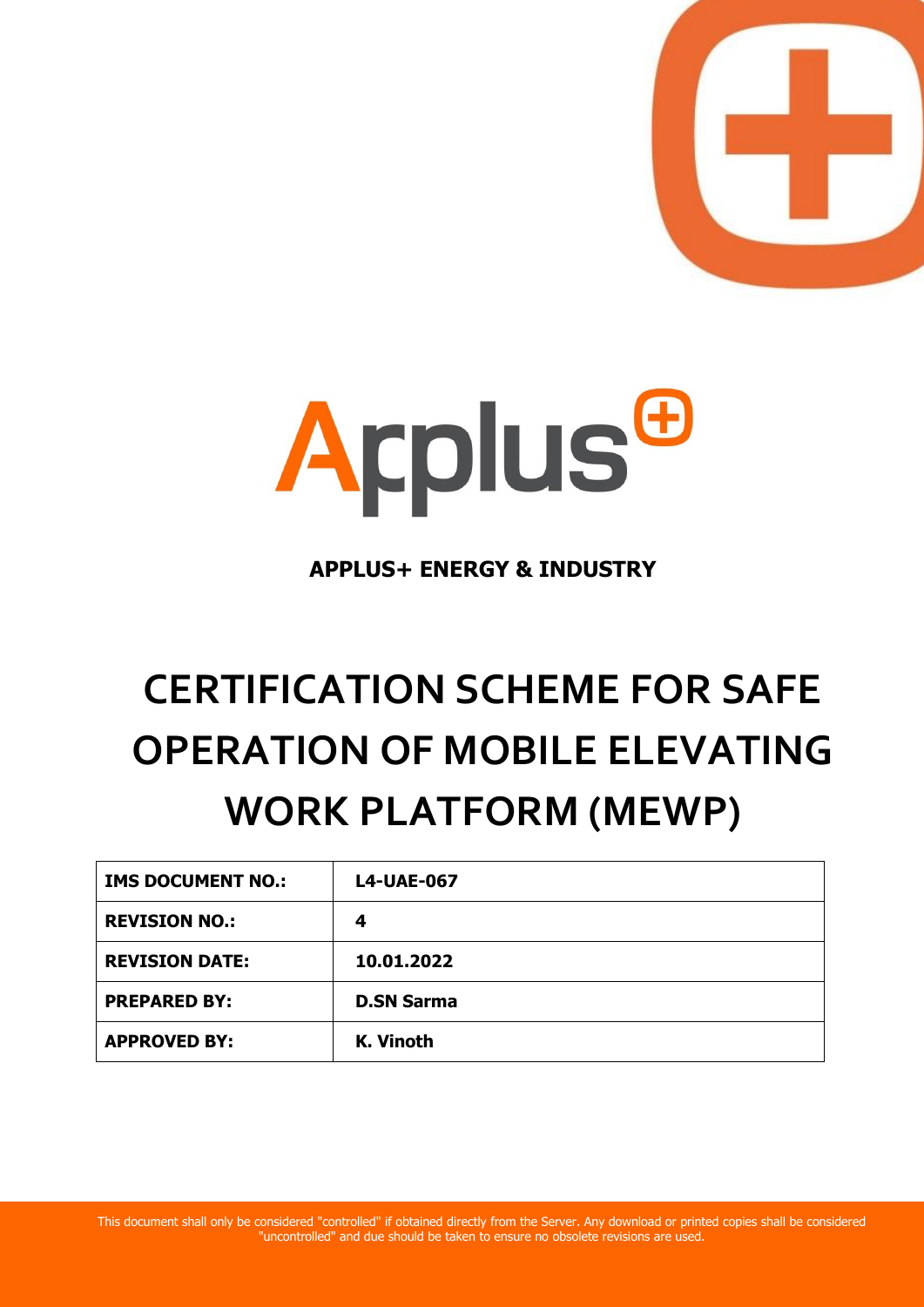#### **1.0 Introduction**

**Arplus<sup>@</sup>** 

Velosi Certification Services is a certifying body in the UAE that develops and administers a third-party professional certification Process for Crane/MEWP Operators, Riggers and Signalmen.

Established in 1982 in Malaysia, Applus+ VELOSI is a leading, international Third Party Inspection and Certification organization providing Asset Integrity and HSE solutions to diverse industries. Velosi is a part of the Applus+ Group. Applus+ is a global leading European-based provider of safety, quality and environmental solutions with over 19,000 employees worldwide. The Applus+ Group is currently structured across four divisions. Each of them focusing on providing cutting-edge services in different areas within the TIC sector, operating in multiple locations and countries worldwide.

Velosi Certification Services' primary goal is to improve the safety of MEWP s and lifting operations. Since 2013 Velosi Certification Services has produced and administered written and practical examination which leading to certifying lifting equipment operators, signal persons and riggers along with the accreditation criteria ISO 17024:2012 standard and EIAC-RQ-CB-006.

By providing a thorough, independent assessment of the knowledge and skills required to work safely, to enhance lifting equipment safety, reduce workplace risk, improve performance records, stimulate training, and give due recognition to the professional skills required for MEWP Operators, Riggers and Signal persons.

Velosi Certification Services's mission is to develop effective performance standards for those who work with and around MEWP s; to provide fair, valid, and reliable assessments of knowledge and skills; and to serve as an authoritative industry resource of relevant information.

#### **1.1. Company Details**

Note: Any changes to the company details MUST be advised to the local accreditation body.

#### **Velosi Certification Services**

#### **Registered offices:**

#### **Head Office (HO) in Abu Dhabi, UAE**

Velosi Certification Services LLC #201, Block 'B' Abu Dhabi Business Hub I CAD-1, Mussafah PO Box: 114182, Abu Dhabi, United Arab Emirates Abu Dhabi Commercial license No: CN-1023308

Tel: +9712 5502600 Fax: +9712 5502601 Email: [UAE@applusvelosi.com](mailto:UAE@applusvelosi.com)

#### **Office in Dubai, UAE**

Velosi Certification Services LLC Office 201, Building 4, Emaar Business Park, The Greens, Sheikh Zayed Road, P.O. Box 62726 Dubai, United Arab Emirates Company Professional License: 502735

Tel : 971 4 244 1313 Fax : +971 4 564 6037 Email : [UAE@applusvelosi.com](mailto:UAE@applusvelosi.com)

#### **1.2. Welcome Note**

Welcome to Velosi Certification Services for the Certification of lifting equipment operation program.

This document shall only be considered "controlled" if obtained directly from the Server. Any download or printed copies shall be considered "uncontrolled" and due should be taken to ensure no obsolete revisions are used.

Rev No. 4 Date **10.01.2022** Page 2 of 17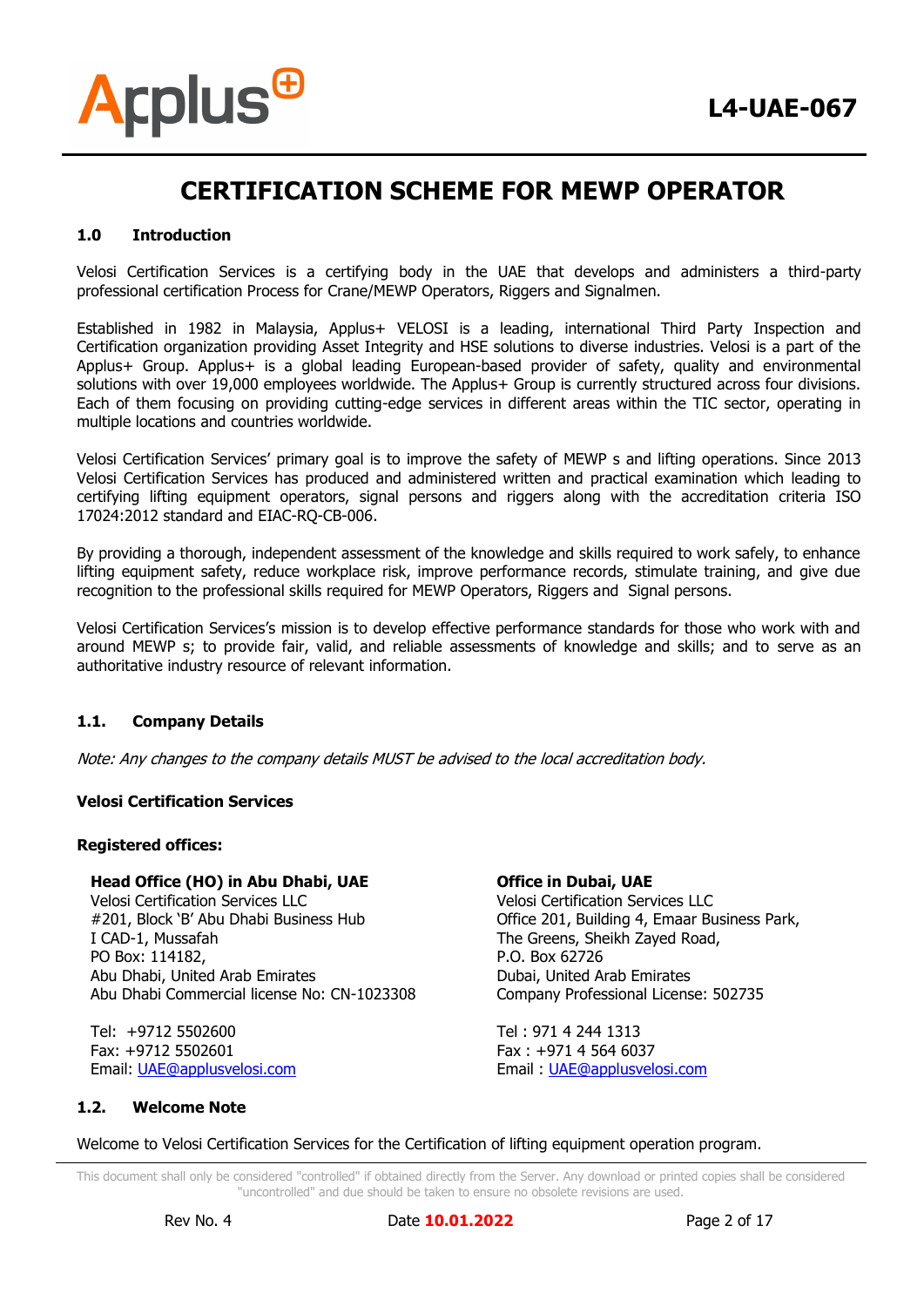Velosi Certification Services has established a fair and independent evaluation of lifting equipment operation knowledge and skills also developed written and practical examinations for Crane/MEWP Operators, riggers, and signal persons. These certification programs are the culmination of many years of hard work by technical experts within this field.

The Velosi Certification Services Certification Scheme Committee has developed this certification program. This committee gave freely of their time and expertise with the primary goal of improving the safety of all whose work brings them into contact with MEWP s and lifting equipment by providing qualified examiners who will lead and guide the personnel during all the assessment stages to be certified within the certification scheme through evaluation by means of written and practical assessment of skill and certification based on equipment capacity and type.

This Certification Scheme or Program is complying with the requirements of the ISO Standards 17024 (General Requirements for Bodies Operating Certification Systems of Persons).

#### **1.3. Declaration**

**Arplus<sup>®</sup>** 

Velosi Certification Services declare that the policies and procedures of certification of persons unit and theiradministration: will be related to the criteria in which certification is sought, will be fair and equitable among all candidates, and will comply with all applicable regulations and statutory requirements. In addition to, certification will not be restricted on the grounds of undue financial or other limiting conditions, such as membership of an association of group and will not use procedures to unfairly impede or inhibit access by applicants and candidates, except as provided for in this International Standard.

#### **All complains and appeals shall be addressed to contact details as provided in section 1.1**

Velosi Certification Services does not discriminate against any individual on the basis of race, gender, age, creed, disability, or national origin.

#### **1.4. Description of Certification Program**

The Certification Scheme for MEWP Operators which contains the following elements but not limited to:

- a) Velosi Certification Services Certification Policies
- b) Certification Scope and Objectives
- c) Job And Task Description
- d) Candidate Experience and Required Competence
- e) Candidate Abilities (can include physical capabilities such as vision, hearing and mobility)
- f) Prerequisites
- g) Code of Conduct (A code of conduct describes the ethical or personal behavior required by the scheme & the Substance Abuse Policy)

This document shall only be considered "controlled" if obtained directly from the Server. Any download or printed copies shall be considered "uncontrolled" and due should be taken to ensure no obsolete revisions are used.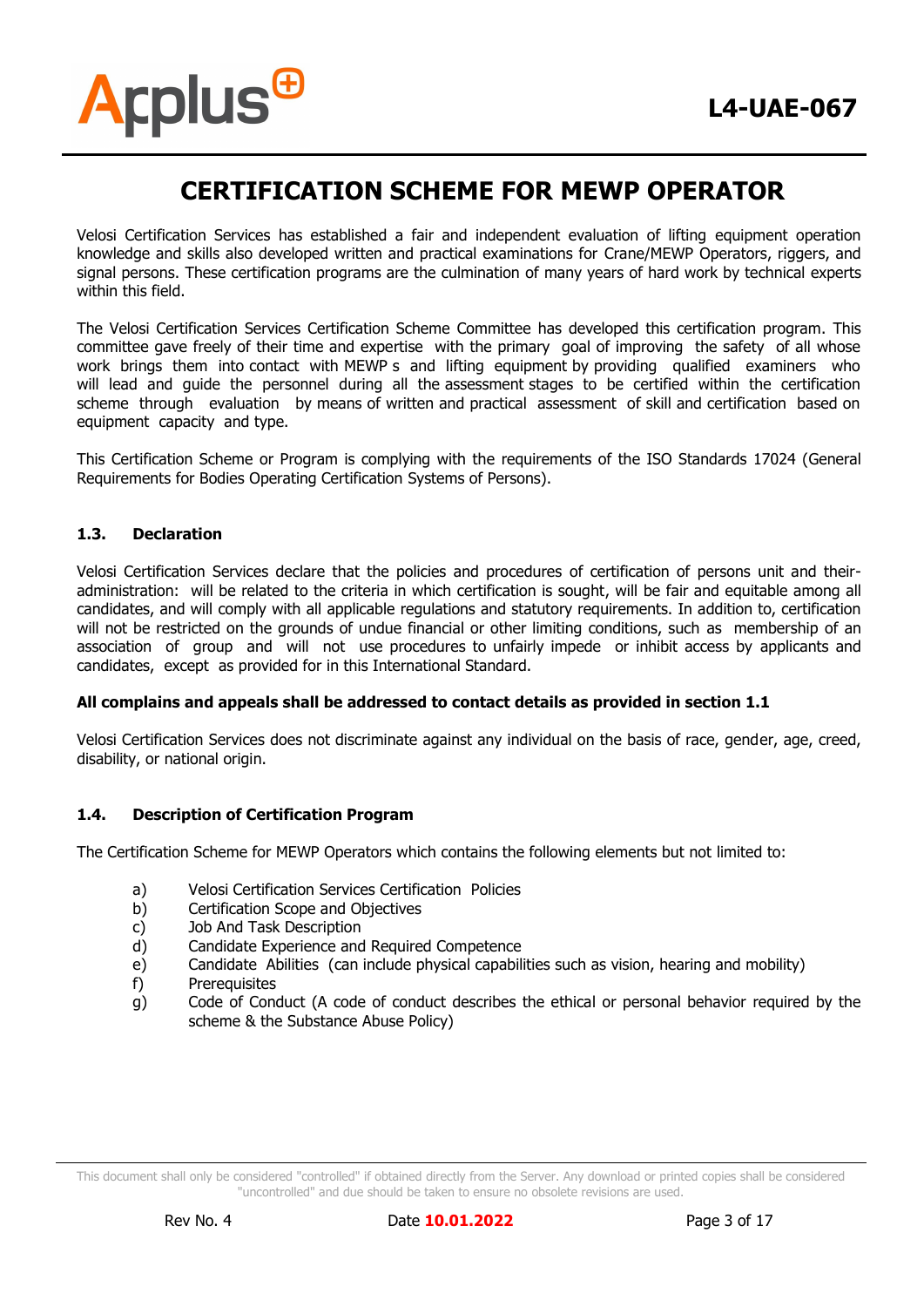



The Certification Process Requirements for MEWP Operators includes the following but not limited to:

- a) Criteria for Initial Certification Process
- b) Assessment Methods and Mechanism for Initial Certification and Recertification
- c) Surveillance Methods and Criteria (if applicable)
- d) Suspending, Withdrawing or Reducing the Scope of Certification by Velosi Certification Services
- e) Candidates Requesting Accommodations

#### **2.0 CERTIFICATION SCEHME ELEMENTS**

#### **2.1. COMPANY POLICY**

Velosi Certification Services is dedicated to providing a high quality personnel certification service to all of its clients, placing particular emphasis on the competence, experience, expertise, capability and professionalism of both the personnel and service.

Our objective is to provide our service in a fair and impartial manner, conforming to the contractual requirements agreed with our Clients and to the controls laid down by Emirates International Accreditation Centre (EIAC) including the Standard, ISO/IEC 17024:2012.

In addition to the requirement of ISO/IEC 17024:2012 for quality Velosi Certification Services shall adopt the Velosi Certification Services QHSE policy (L1-POL-001) with regards to Health, Safety and Environmental elements.

In order to achieve this objective, it is our policy to design, develop, implement and maintain an efficient Quality System. The effectiveness of this system is monitored continuously through regular Internal Audits and Periodic Reviews.

The Company's Systems are laid down in controlled documentation, which is agreed, understood and implemented at all levels.

Continuous monitoring of service levels and Company performance both internally, externally and from Client feedback is intended to ensure that we meet the Standards we have set ourselves and to enhance and further develop our Services for the benefit of our Clients.

#### **2.2. COMMITMENT TO IMPARTIALITY**

Velosi Certification Services Management is committed to impartiality in its certification activities. The top management of Velosi Certification Services understands the importance of impartiality in carrying out its certification activities manages conflict of interest and ensures the objectivity of its certification activities.

Velosi Certification Services has documented procedures for managing impartiality and conflict of interests. Velosi Certification Services acts impartially in relation to its applicants, candidates and certified persons. Its policies and procedures are fair among all.

Velosi Certification Services is not restricted on the grounds of undue financial or other limiting conditions and it does not use procedures to unfairly impede or inhabit access by applicants and candidates. Velosi Certification Services structured and managed its certification activities so as to safeguard impartiality.

This document shall only be considered "controlled" if obtained directly from the Server. Any download or printed copies shall be considered "uncontrolled" and due should be taken to ensure no obsolete revisions are used.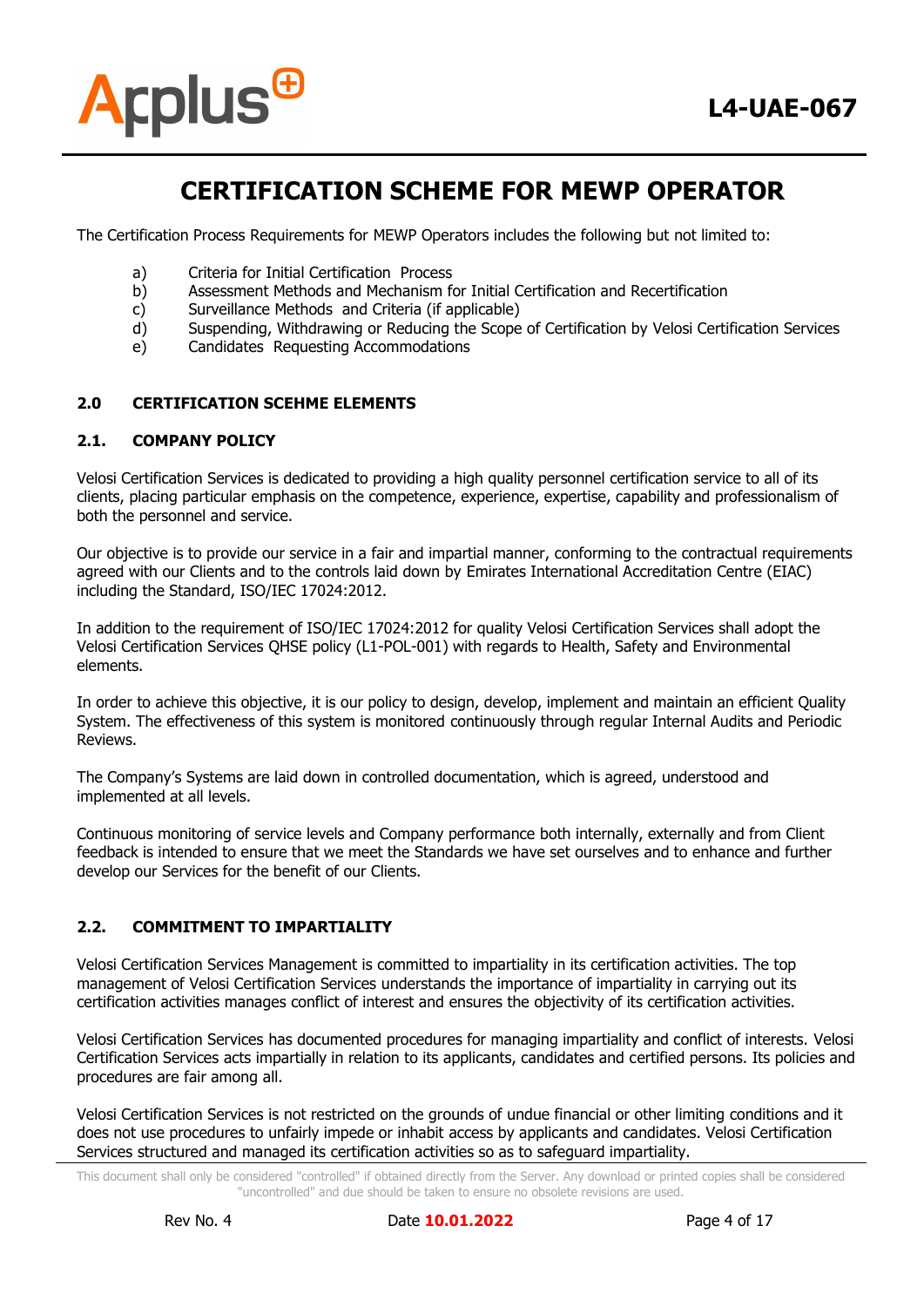

#### **2.3. DISCIPLINARY POLICY**

Velosi Certification Services certification scheme committee has established and implemented standards and codes of conduct, such as ethical standards and policies and procedures for disciplinary action, Grounds for revocation of certification include, but not limited to, the following:

- a) Period of certification exceeded without renewal
- b) Evidence of falsification of any information on any documents submitted to the department or its agent
- c) Evidence of non-compliance with Substance Abuse Policy
- d) Evidence of culpability in an accident during certification period
- e) Evidence of non-compliance with medical requirements required for the Occupational Health Card issuance
- f) Evidence of non-compliance with the Code of Ethics

#### **2.4. ELIGIBILITY**

To be eligible for certification, candidates must:

- a) Be at least 21 years of age
- b) Have valid occupational health card issued by relevant department
- c) Have valid evident of training listed in the candidate registration form L5-ARE-054
- d) Have valid driving license from the relevant regulatory authority if applicable
- e) Comply with Velosi Certification Services Substance Abuse Policy
- f) Comply with Velosi Certification Services Code of Ethics.
- g) Pass Written Examination (Core Exam and at least one Specialty Exam) with score not less than 80%
- h) Pass Practical Examination with score not less than 75%

#### **2.5. OCCUPATIONAL HEALTH EVALUATION**

It's the candidate's responsibility to continue to meet occupational health card requirements throughout their certification period; Velosi Certification Services do not conduct health and physical evaluation for the candidates.

Velosi Certification Services will make sure during the examination that the candidate is capable of operating the MEWP safely.

This document shall only be considered "controlled" if obtained directly from the Server. Any download or printed copies shall be considered "uncontrolled" and due should be taken to ensure no obsolete revisions are used.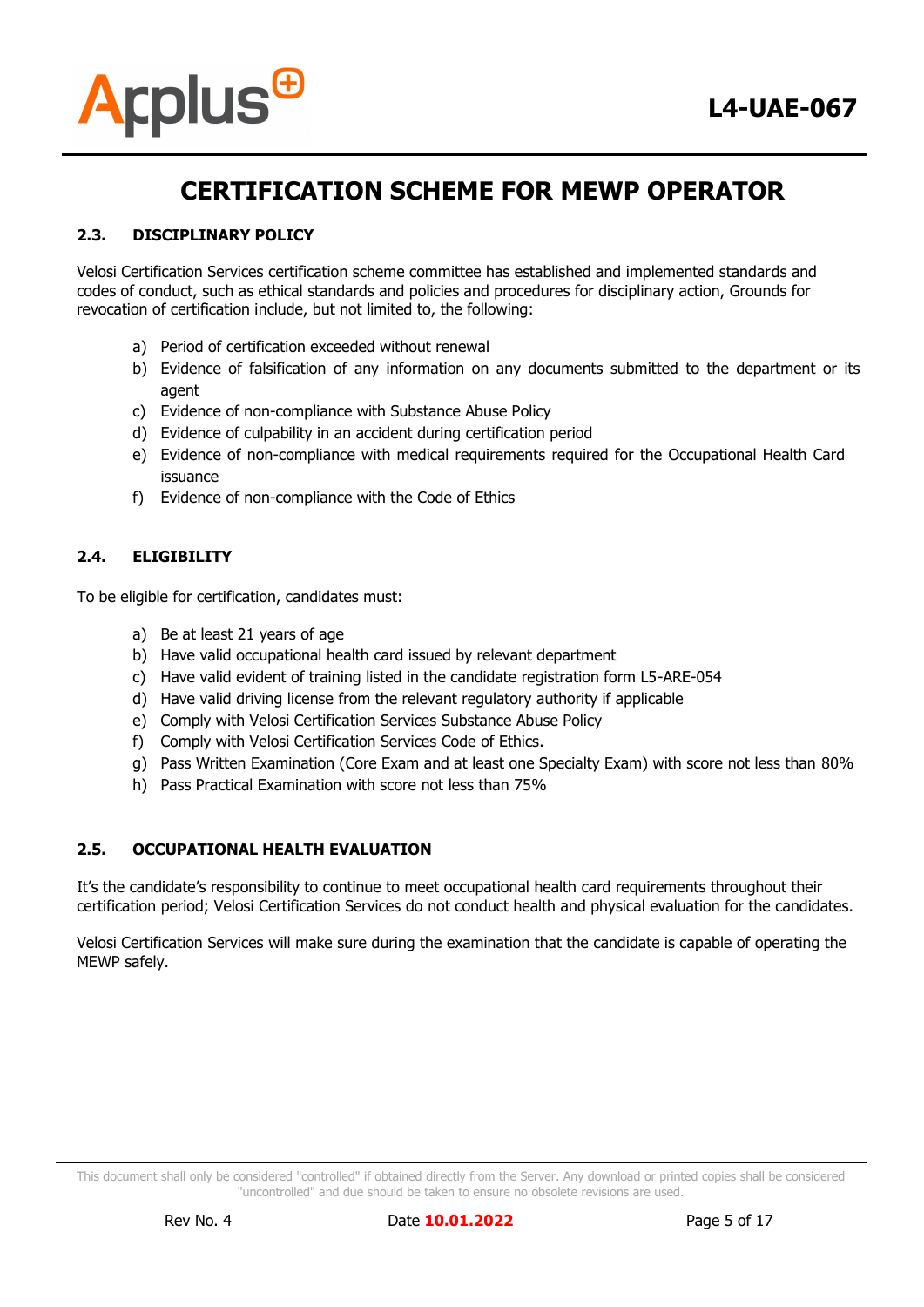

#### **2.6. CANDIDATE RIGHTS**

- a) All candidates will receive certification and ID cards upon certification.
- b) The candidate has the right to reschedule the examination by informing Velosi Certification Services not less than two working days prior the examination time.
- c) All information received from the applicants, candidates or certified persons and information obtained during the certification process is not disclosed to an unauthorized party without the written consent of the individual (applicant, candidate or certified person), except where the law requires such information to be disclosed.
- d) When Velosi Certification Services is required by law to release confidential information, the applicant, candidate or certified person will be notified as to what information will be provided
- e) All applicants, candidates or certified persons can raise a complaint in case of any dissatisfaction by sending email to Velosi certification services including all details of his complaints
- f) All applicants, candidates or certified persons can raise an appeal against the certification decisions by sending email to Velosi Certification Services provided email address including all details of his appeal
- g) For an applicant with special needs has opportunity to declare, within reason, a request for accommodation.
- h) If the candidate not passing the first written or practical or both has the right to re-sit for 50% of exam fees for one time only, then he fails his re-sit exam, he will require to re-register for reattendance from the beginning with full charge

#### **2.7. CANDIDATE DUTIES**

- a) All candidates must provide true and valid information and details in the application form as they will be used to assess his competency for granting the certification.
- b) All candidates must comply with the relevant provision of the certification requirements and to supply any information needed for assessment.
- c) To inform the certification body, without delay, of matters that can affect my capability to fulfil the certification requirements.
- d) All candidates must comply with the examination policy in maintaining the integrity and security of the examination process and not to release confidential examination materials or participate in fraudulent test-taking practices
- e) All candidates can make claims regarding certification only with respect to the scope for which the certification has been granted
- f) Candidates must not use the certification in such a manner as to bring Velosi Certification Services into disrepute, and not to make any statement regarding the certification which the certification body considers misleading or unauthorized
- g) All candidates must discontinue the use of all claims to certification that contain any reference to the certification body or certification upon suspension or withdrawal of certification, and to return any certificates issued by the certification body.
- h) Candidates have to notify Velosi Certification Services if the examiner is known to him during the examination process to prevent any conflict of interest.

This document shall only be considered "controlled" if obtained directly from the Server. Any download or printed copies shall be considered "uncontrolled" and due should be taken to ensure no obsolete revisions are used.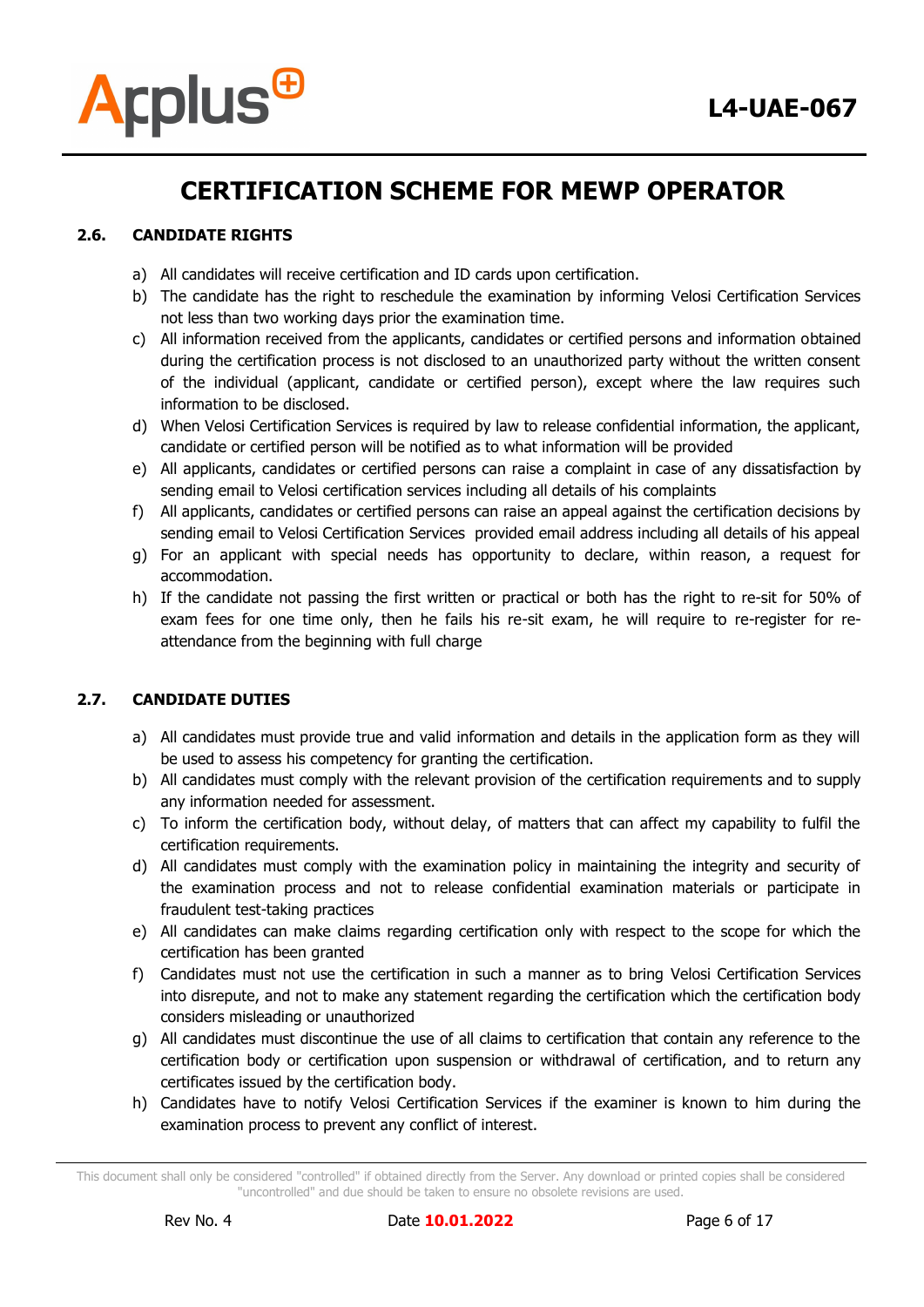

#### **3.0 CERTIFICATION SCOPE & OBJECTIVES**

#### **3.1. THE SCOPE**

Under this certification scheme the candidate will be tested for any of the MEWP's grouped as per BS EN 280 This assessment is carried out to evaluate the qualification of operators with regard to the safe operation of a MEWP as follows:

- a) The MEWP Operators should be responsible for the, correct operation of the MEWP in accordance with the manufacturer's instructions and within the safe system of work.
- b) To operate a MEWP to lift, move, position and place materials and equipment.
- c) He should at any one time only respond to the signals from one slinger/signaller that should be clearly identified.
- d) To perform pre-operational inspection,
- e) To calculate MEWP capacities and determine load weight.
- f) To perform some routine maintenance and housekeeping of the equipment such as lubricating-and cleaning,
- g) The prime consideration is the safety of personnel and then to ensure that materials and tools are handled with the minimum risk of damage.

#### **3.2. THE OBJECTIVES**

To set standards for fairly measuring the knowledge and proficiency required for the safe operation of MEWPs and based on extensive discussions with representatives from all segments of business and industry that recognize the impact of safety issues, Velosi Certification Services has identified the following potential benefits of operator certification:

- a) Zero accidents ,injuries and fatalities
- b) Reduced risk of Lost Time Injury, Lost Time Accident and fatalities
- c) Assurance of operator's abilities
- d) Less property damage
- e) Improved safety records
- f) Enhanced public image of MEWP Operators

#### **4.0 JOB AND TASK DESCRIPTION**

The certification scope involves personnel that are required to operate MEWP to lift, move, position, and reposition Depress buttons, operates levers, and ensures the MEWP is handled in the safest manner and to demonstrate all movements of the MEWP smoothly.

This document shall only be considered "controlled" if obtained directly from the Server. Any download or printed copies shall be considered "uncontrolled" and due should be taken to ensure no obsolete revisions are used.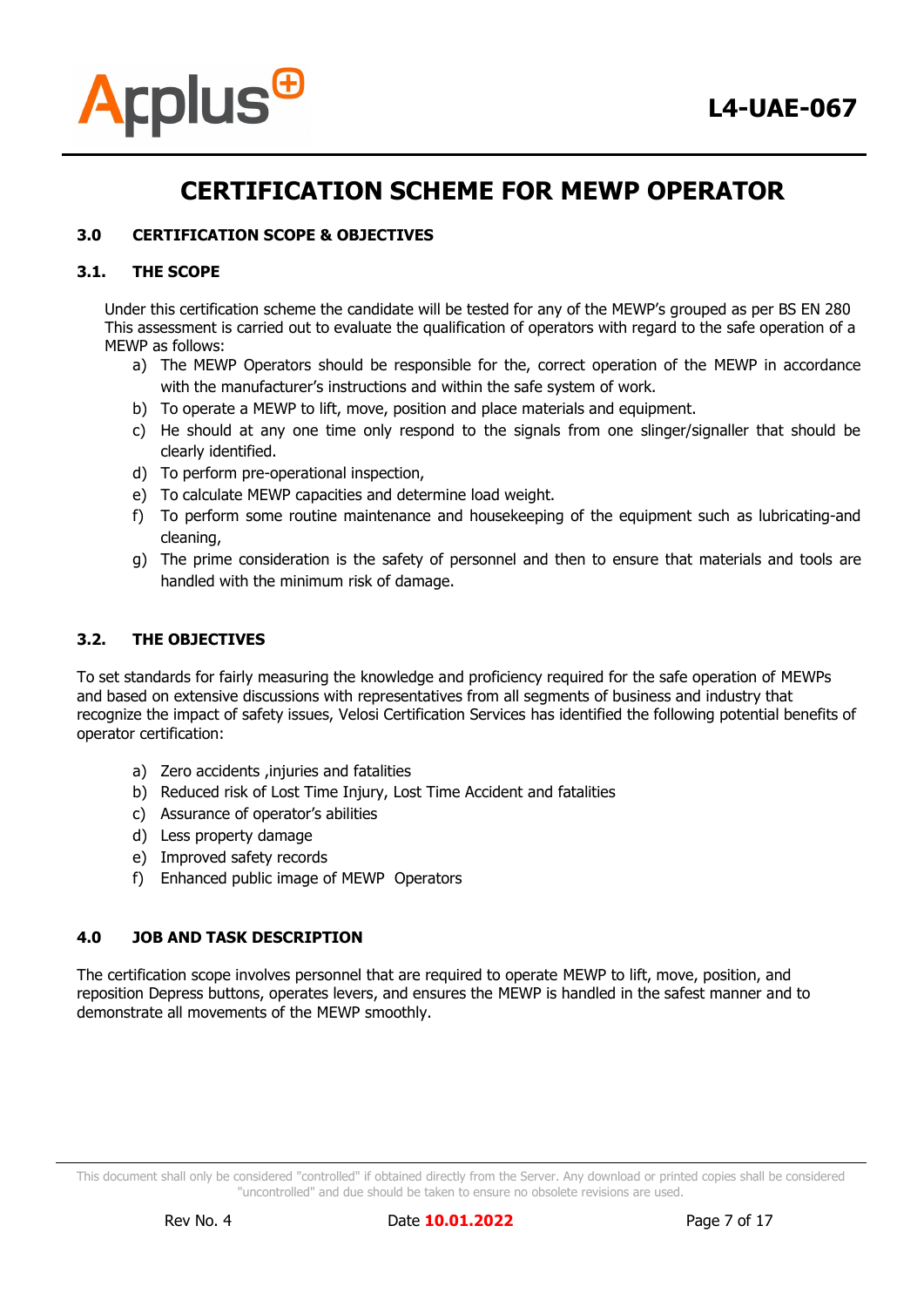

#### **5.0 CANDIDATE REQUIREMENTS**

#### **5.1. CANDIDATES REQUIRED COMPETENCE**

Velosi Certification Services certification exams are designed for operators who are trained and who currently work in lifting equipment operation currently deployed in MEWP operations. The candidate is an operator with appropriate practical and theoretical knowledge to examine the desired equipment and to detect weakness or defects, and to asses these in relation to safety and to continual use of the equipment

The MEWP Operators should be:

- a) Trained on the specific model of MEWP used;
- b) Able to assimilate and apply information contained in reports and duty charts relating to the range of duties and safe use of the MEWP ;
- c) Familiar with the manufacturer's instructions for the rigging operation and for maintenance of the MEWP ;
- d) Aware that the MEWP should be used on level ground or else set level on outriggers before any load is applied;
- e) Fully conversant with the correct use of outriggers and where outriggers should be fitted, and;
- f) aware of how to properly support the outrigger feet (this requires regular monitoring to ensure that no movement occurs throughout the operation);
- g) Able to check the functioning of the alarms and warning in the MEWP.
- h) Aware of the effects of wind and other climatic effects on the MEWP and load;
- i) Able to resist pressures from other persons to carry our unsafe operations;
- j) Able to take the action to avoid dangerous situations, including emergency stop when situation arises;
- k) Able to operate fire suppressant equipment, if fitted.

#### **5.2. CANDIDATES ABILITIES**

All candidates who are seeking the certification should make sure that they are capable to perform their duties and to operate the MEWP safely and must continue to meet occupational health card requirements throughout their certification period.

#### **5.3. PREREQUISITES**

All candidates have to bring their photo ID to the examination.

This document shall only be considered "controlled" if obtained directly from the Server. Any download or printed copies shall be considered "uncontrolled" and due should be taken to ensure no obsolete revisions are used.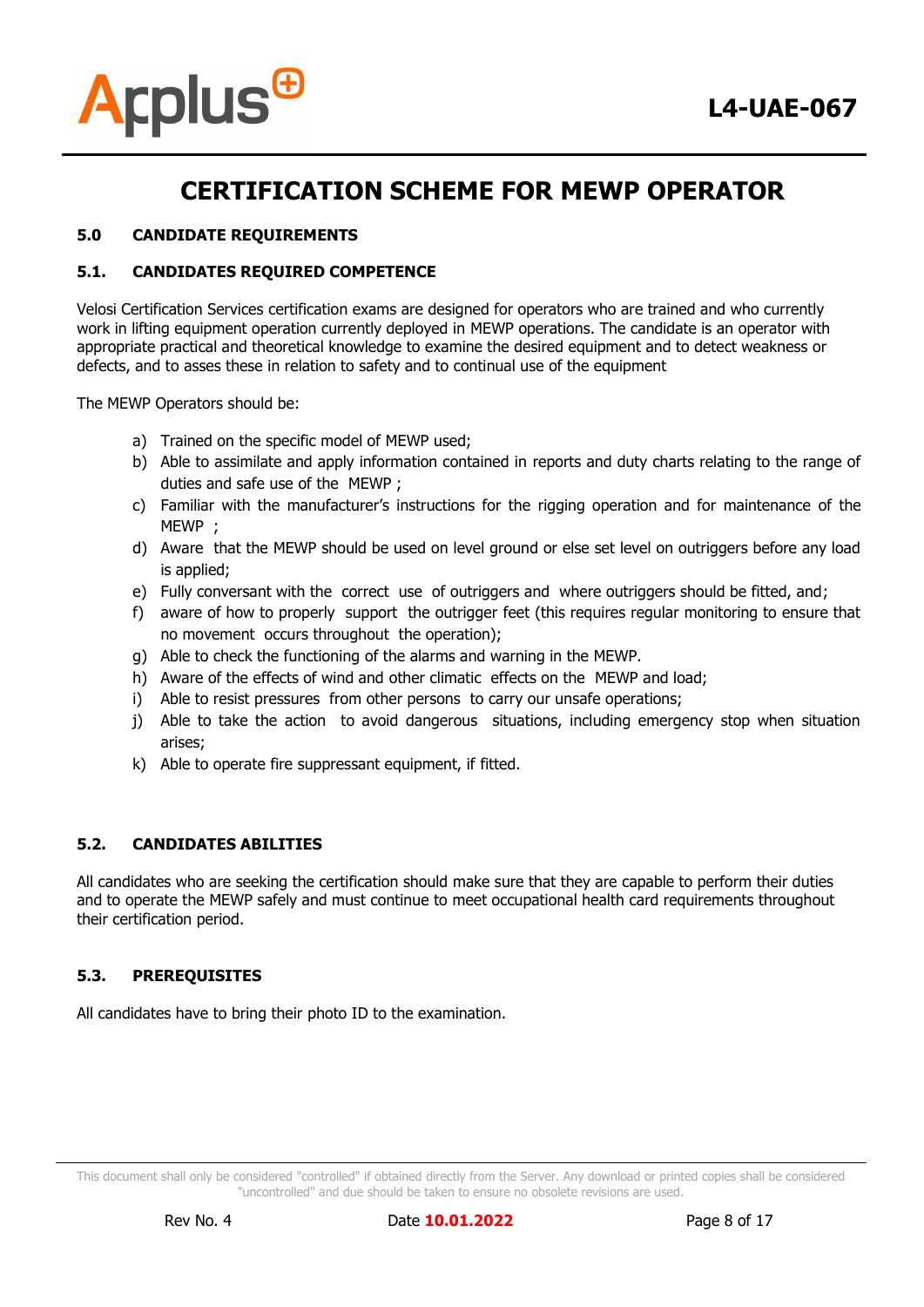

#### **6.0 CODE OF CONDUCT**

#### **6.1. CODE OF ETHICS FOR CERTIFIED MEWP OPERATORS**

Certified MEWP Operators must comply with Code of Ethics during his certification, set as below:

- a) Free of bias with regard to religion, ethnicity, gender, age, national origin and disability.
- b) To place the safety and welfare of workers associated with the lifting operation above all other consideration
- c) To protect nearby general public property and the environment.
- d) Make management aware if he has safely concerns relating to the lifting operations that he is performing.
- e) Not knowingly violate safety-related regulations, warnings, or instructions set forth by the authority, recognized safety standards, the lifting equipment manufacturer, or relevant department.
- f) Not misrepresent or knowingly deceive others concerning the experience or the capabilities of himself or the MEWP he is operating
- g) Not misrepresent or misuse his certification card, both of which are the property; and understand that he must return the card to the issuing authority immediately if required to do so.

#### **6.2. SUBSTANCE ABUSE POLICY**

It is the policy of the department that MEWP Operators shall not use prescribed or over the counter substances that would impair their ability to operate MEWP s safely. This includes illegal drugs, controlled substances (including trace amounts), look-alike drugs, designer drugs, or any other substance that may have an effect on the human body of being a narcotic, depressant, stimulant, or hallucinogen.

An exception to this rule is that an operator may use such a substance or drug if it is prescribed by a licensed medical practitioner who is familiar with the operator's medical history and all assigned duties, and who has advised the operator the prescribed substance will not adversely affect the operator's ability to operate a MEWP safely. It is the responsibility of the certifying organization to have the candidate understands the Code of Ethics and the Substance Abuse Policy

#### **7.0 CERTIFICATION REQUIREMENTS OF MEWP OPERATORS**

#### **7.1. Criteria for Initial Certification and Recertification Process**

#### **7.1.1. Submission of Application**

a) Candidate-must complete and sign the Candidate Registration Form, which includes an affidavit that a medical professional has found him physically qualified to carry out the objective of the Technical requirements according to the relevant standard.

This document shall only be considered "controlled" if obtained directly from the Server. Any download or printed copies shall be considered "uncontrolled" and due should be taken to ensure no obsolete revisions are used.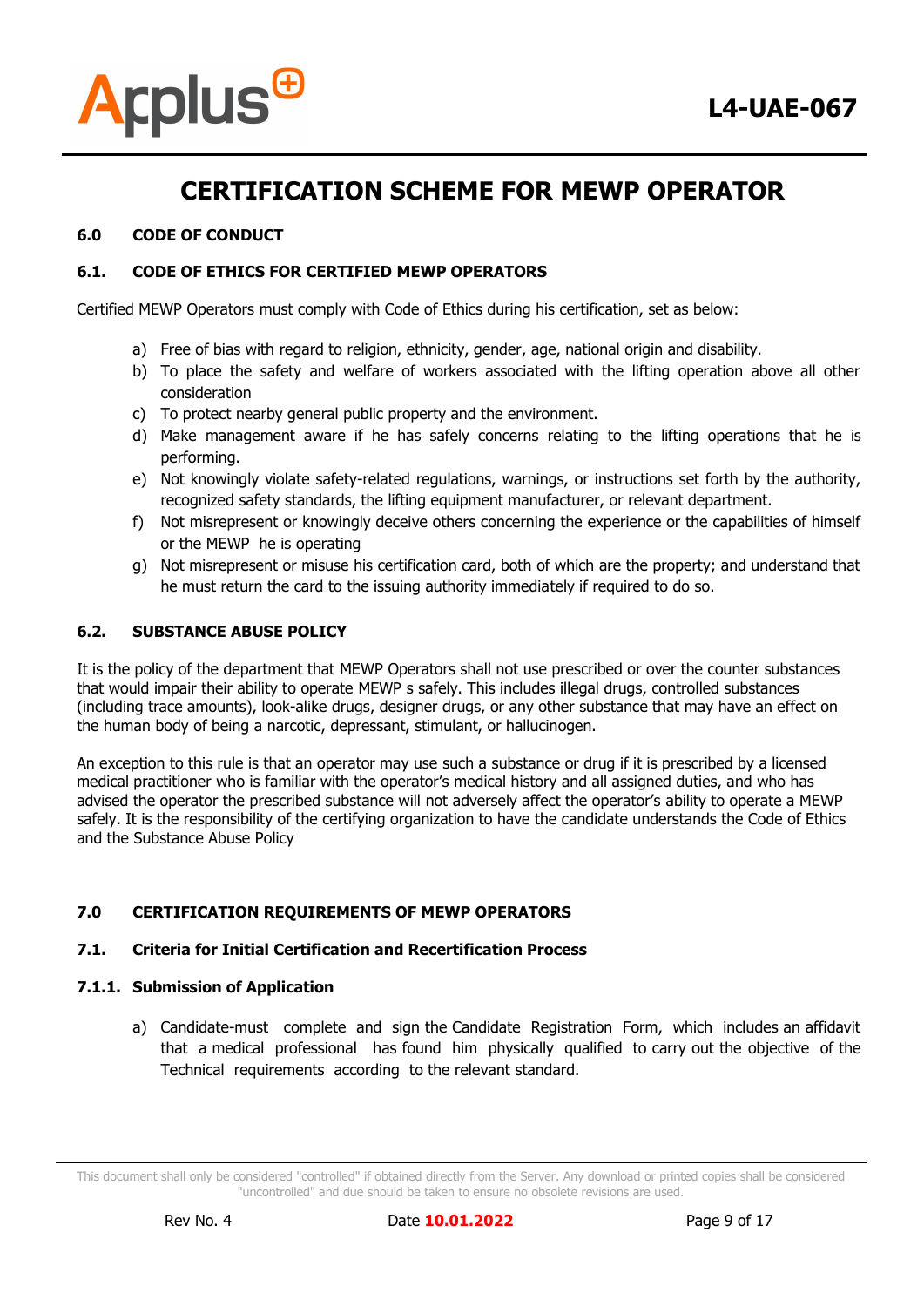

- b) The applicant is required to submit the application form attached with the following:
	- Passport copy with valid residence visa copy Labour card copy for proof of identification.
	- Driving license copy
	- Color photograph (not older than six months)
	- Proof of training (if relevant), copy of your previous certificate,
	- Evidence of working experience

#### **7.2. Assessment Methods for Initial Certification and Recertification**

- a) The MEWP Operators assessment methods will consist of two stages:
	- Written Examination
	- Practical Examination
- b) All candidates must register and take both examinations
- c) Candidate must pass both examinations, Written and Practical, and comply with all requirements to be certified.

#### **7.2.1. Written Examination**

- a) The written assessment has multiple-choice questions in line with EIAC's Accreditation Centre's requirements and recommendations as well as the scheme of certification processes.
- b) The written assessment will NOT be Open Material Exam Booklet.
- c) Written assessment will be taken as paper/pen tests,

#### **7.2.2. Practical Examination/ Skills Tested**

- a) Practical Assessment will be for all MEWP types and the operator will take practical assessment as per the desired equipment.
- b) Practical scoring: The Examiner's task is primarily to record the performance of the candidate. Scoring criteria is marked in the practical assessment form.
- c) The Velosi Certification Services Examiner will conduct the Test at the client site, Layout for the required model of MEWP used for practical assessment and the examiners will ensure that the assessment process remains standardized for all candidates, wherever and whenever they may conduct the test.
- d) The MEWP Operators Practical Assessment demonstrates MEWP operation proficiency.
- e) The practical test is structured in such a way, that it enables the operator to demonstrate safe and controlled operation in all circumstances, that regardless of prior knowledge of the MEWP he carries out pre start up checks.
- f) That the setup and pre lift checks are done (ground conditions, local hazards, weather etc.),
- g) That he follows signals correctly and does not pre-empt or assume actions or direction to be taken.
- h) That he can estimate heights of surrounding structures relative to his MEWP.
- i) Has good operating control.

This document shall only be considered "controlled" if obtained directly from the Server. Any download or printed copies shall be considered "uncontrolled" and due should be taken to ensure no obsolete revisions are used.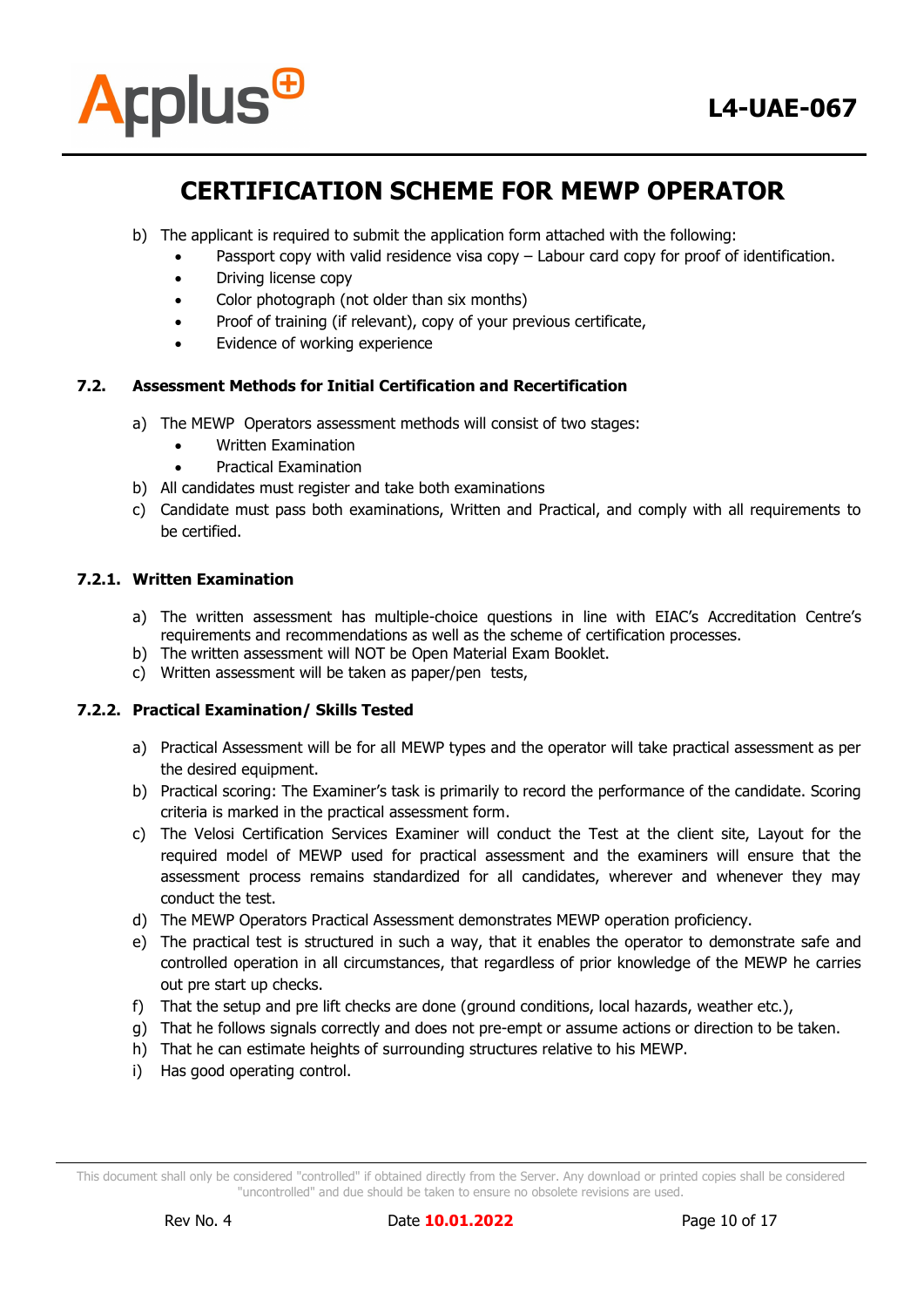

#### **7.3. Time of Examination and Order**

- a) Candidates may take their written and practical examination in any order
- b) Candidates may take one day only for the examination of MEWP Safety Operation Assessments and that depending on the number of candidates for one exam batch. Exam timing may be set by the examiner and may be extended based on other variables and or languages barriers.
- c) In the normal cases, the examination time will be as following:
	- Written Examination: 1 hour
	- Practical Examination: as guided in practical outline L5-UAE-77d
- d) In other cases, Time examination maybe extended by the examiner based on other variables and/or language barriers.

#### **7.4. Test Scoring Information**

- a) Velosi Certification Services Written Examinations and Practical are criterion referenced examinations; i.e. the passing score is set beforehand, and candidate performance on the examination is not compared to the performance of others taking the examination. In a criterion referenced: examination, a candidate must obtain a score equal to or higher than a predetermined passing score to pass the-test,
- b) Velosi Certification Services has prepared for every exam three types for the Written Examination, these types has the same questions with same options of answers but different from each other in the order of the questions and the order of options of answers;
- c) Velosi Certification Services will take full responsibility to fairly score the candidate Exam papers.
- d) A candidate must pass both Written and Practical Examination to be certified for a one year Period and his score should not less than 80% for written and 75% in practical examinations.
- e) The examination results for written and practical will be recorded in the Certification decision note by the Certification Scheme Manager after review.

#### **7.5. Post Test Procedure**

Once the candidate have completed the Examinations:

- a) Examiner is not permitted to review candidate's score sheet or discuss his performance on the test.
- b) Examiner may discuss the question answers after the collecting of the candidate exam papers.
- c) Examiner will evaluate and record the performance of candidate on the exam papers.

#### **7.6. Decision on Certification**

- a) The Examiner will submit all the candidate exam records and other relevant documents to the certification of person management to take a decision and record the exam scoring on the certification assessment application form.
- b) The decision on certification of a candidate will be made solely by Velosi Certification Services on the basis of the information gathered during the certification process. Personnel who make the decision on certification will not have participated in the examination of the candidate
- c) Decisions for granting, maintaining, recertifying, extending, reducing, suspending or withdrawing certification will be done by Velosi Certification Services and shall not be outsourced.

This document shall only be considered "controlled" if obtained directly from the Server. Any download or printed copies shall be considered "uncontrolled" and due should be taken to ensure no obsolete revisions are used.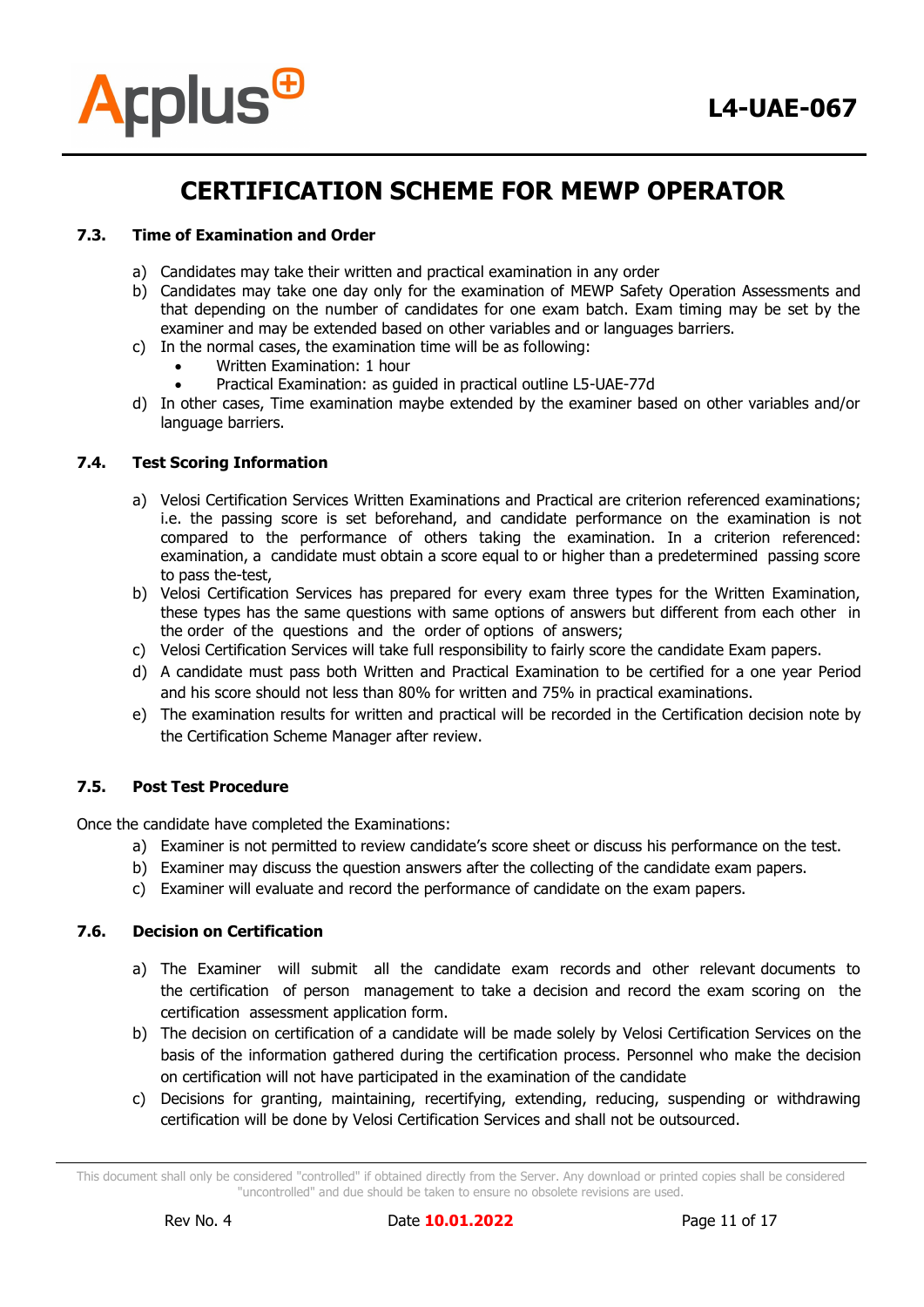

#### **7.7. Issuing Competence Certificate**

- a) Competency certificate will be Issued by Velosi Certification Services and signed, by the authorized signatory.
- b) Certificate shall include at least but not limited to the photo of the certified individual, unique identification No. for tracking, machine type that the individual certified to operate, issue date and validity in addition to as required, by the ISO 17024 standard.
- c) If the applicant does not meet the requirements for certification; an Assessment Report shall be prepared immediately after exhausting the appeal procedures to say that the candidate not yet competent enough.

#### **7.7.1. Candidate Certificate & ID Card**

- a) Prior to beginning the examination, the Examiner must ask a candidate for photo identification, such as a driver's license.
- b) Certified operators will receive a certificate and laminated-photo id card at no cost when they certify for the first time and when they complete the requirements far, recertification. Note: This ID CARD is not driving License

#### **7.7.2. Validation of the Certificate**

a) If the operator becomes certified in MEWP Safety Operation by taking the appropriate written and practical exams, the candidate is certified for one year certification period,

#### **7.8. Combining certification requirements**

#### **7.8.1. Written**

- a) Core exam maybe administered separately if the candidate would like to take more than one specialty
- b) Core and specialty exams maybe administered separately or combined if the candidate would like to take only one specialty.

#### **7.8.2. Practical**

- a) Once a practical examination starts for any certification area, it shall be finished prior starting other practical examination in other areas.
- b) Examiners are not allowed to combine the performance requirement of different specialties into one specialty

This document shall only be considered "controlled" if obtained directly from the Server. Any download or printed copies shall be considered "uncontrolled" and due should be taken to ensure no obsolete revisions are used.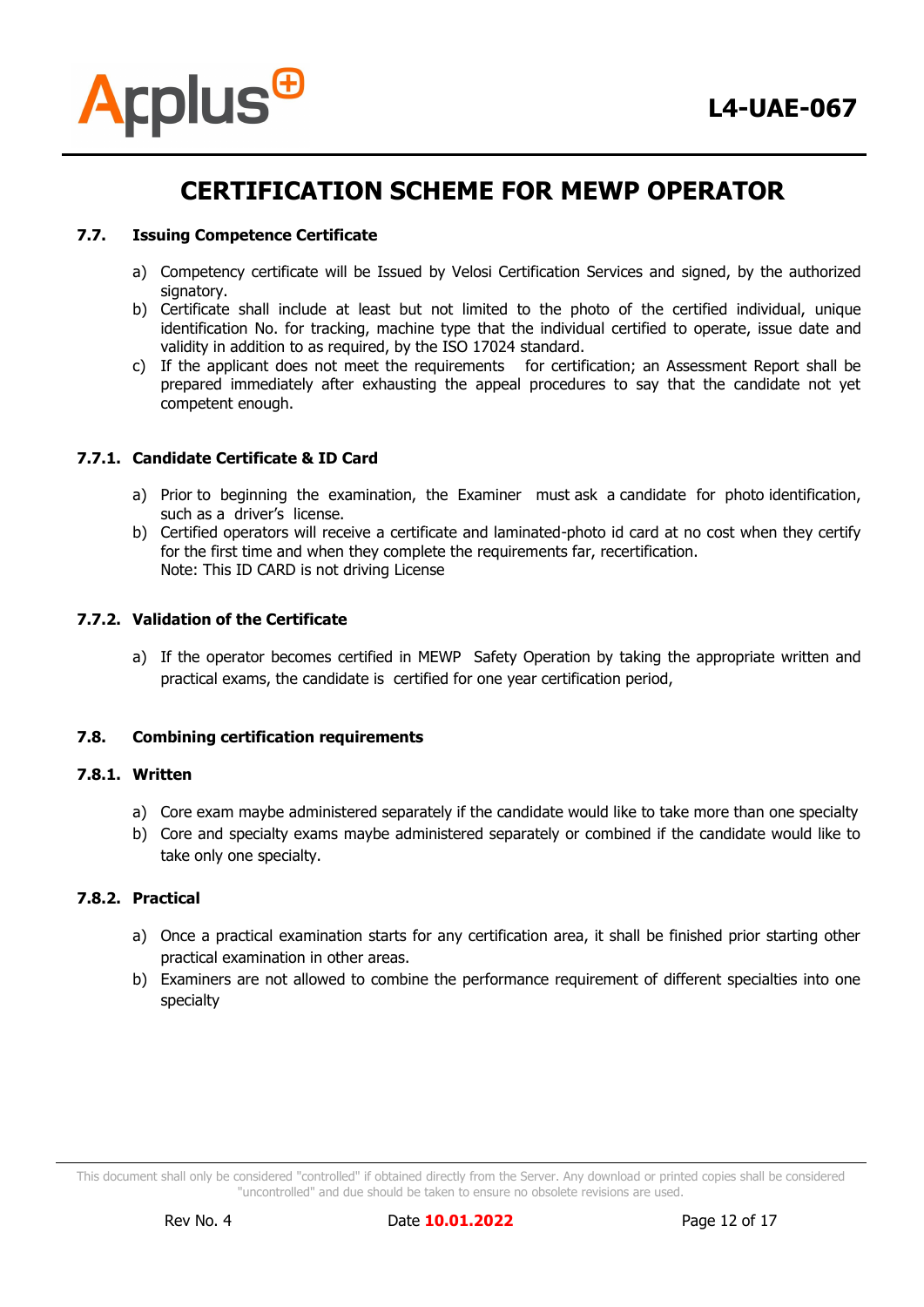

#### **7.9. Unsafe Act**

- a) If at any time during the pre-Test period or during the test, candidates commit an unsafe act, examiners must disqualify candidates from continuing with the test if any of the unsafe acts present include but are not limited to the following:
	- Uncontrolled or reckless operation
	- Failure to respond to a stop signal
	- Contracting an obstruction with the MEWP or test weight
	- Any action that could endanger personnel or equipment at the test site.
- b) The examiner has the authority to stop the test at any time for reasons of safety. Examiners are responsible for informing Public Health and Safety Department in that case by either e-mails, letter or fax, records will be kept
- c) If the candidate is disqualified due to an unsafe act, the case will be reviewed by the relevant authority, and candidate will be notified with the department decision of the eligibility for rescheduling the practical exam or otherwise.

#### **7.10. Weather Conditions and Equipment Problems**

- a) The examiner must use an anemometer to check the wind speed and then will record the weather conditions on the examination sheet.
- b) The examiner has the responsibility to determine if the weather conditions or equipment problems are such that a test needs to be suspended.
- c) If the test is interrupted due to weather conditions or equipment problems, the procedures for restarting is as follows:
	- Candidate will resume the test at the beginning of the task he was performing at the time of interruption.
	- If candidate resume the test on a different machine, he may start the entire test over from the beginning.
	- If the testing is delayed to a different day, the test will be restarted from the beginning.

#### **7.11. Criteria for Re-Certification Process**

#### **7.11.1.Recertification Requirements**

- a) Certification is valid for one year. Recertification candidates must complete all recertification requirements prior to their certification's expiration date. This includes:
	- Passing the Recertification Written Examination(s)
	- Continuing to meet Occupational Health card requirements
	- Having valid driving license from the relevant authority where applicable,
	- Compliance with Substance Abuse Policy
	- Compliance with the Code of conduct and Ethics
	- Compliance with Velosi Certification Services Examination Policy
- b) Recertification candidates must take both practical and written exams, however, must do so before their certification expires,

This document shall only be considered "controlled" if obtained directly from the Server. Any download or printed copies shall be considered "uncontrolled" and due should be taken to ensure no obsolete revisions are used.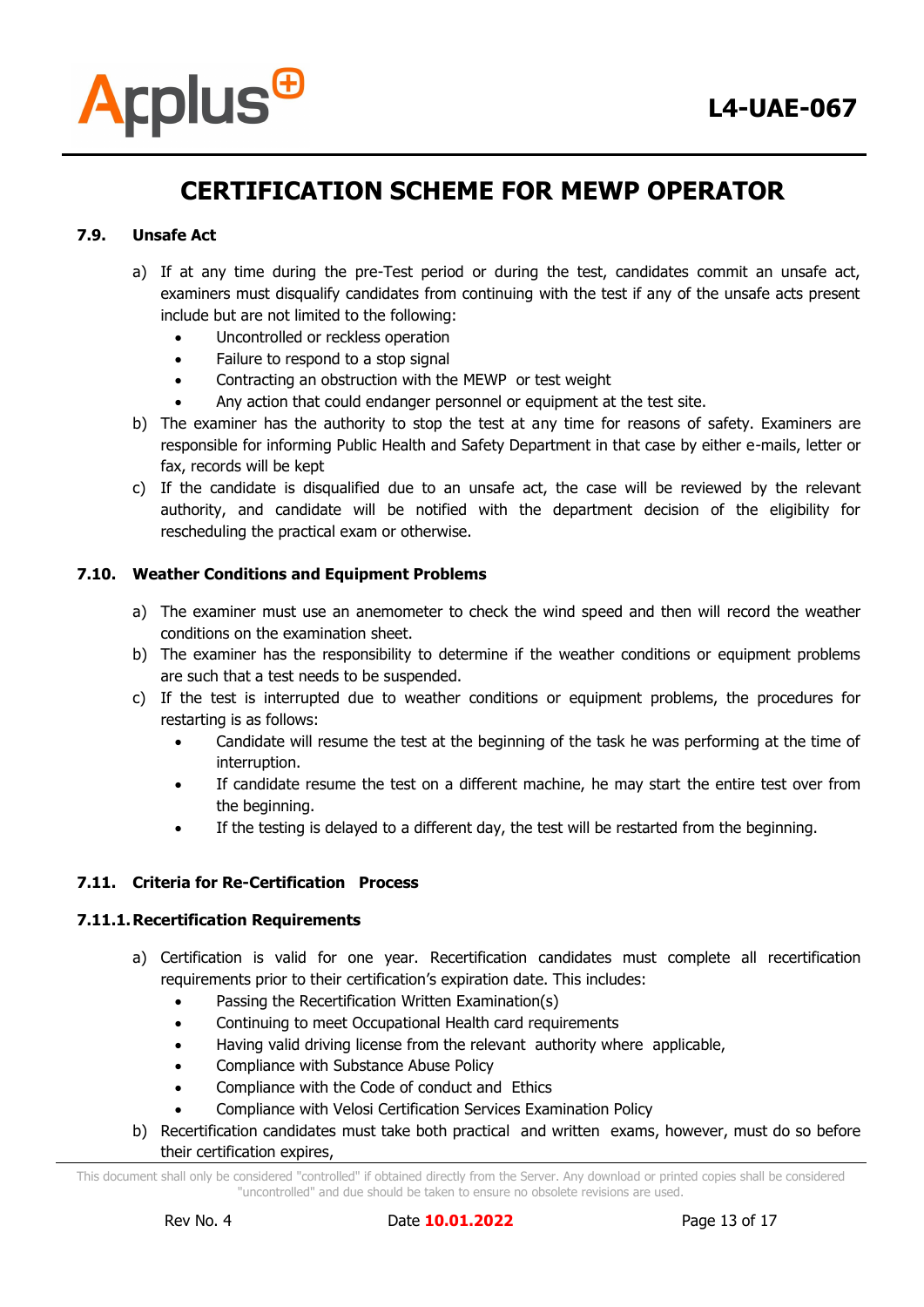

c) Recertification candidates may take their Recertification Written and practical Examinations up to one month prior to their certification's date of expiration. Regardless of the date of the Recertification Examination, the new one-year certification period begins from the date of expiration of the candidate's initial certification.

#### **7.12. Re-Set Examination for Initial Examination and Re-examination**

Normally, the candidate must pass both written and practical examination to be competent but if:

- a) If the candidate have passed the written examination and he failed in the practical or vice versa then, re-set examination will be conducted
- b) The re-set examination will be scheduled with Velosi Certification Services certification department
- c) The fee of the re-set examination will be 50% of the original certification fee.
- d) If the candidate fails in either one or both written or practical exam twice (twice in a row) will not take any further assessment until he undertakes a relevant training. Failed participant must attend the re-exam within a period of one month.

#### **7.13. Training Requirement**

Candidates who fail in either one or both written or practical exam twice (twice in a row) will not take any further assessment until they undertake a relevant training. The training shall cover both theoretical and practical training and having minimum duration for one day, but not exceeding three days.

#### **7.14. Certification & Recertification & Re-Test Fees**

#### **7.14.1.Certification & Re-Certification Fees**

a) Fees charged by Velosi shall be for the Certification Services and not for the sake of issuing a Certificate,

#### **7.14.2.Retest Written & Practical Exam Fees of initial and recertification process:**

- a) The candidate has one chance to re-sit the written or/and practical exam with cost of 50% of Certification Fees/ Exam,
- b) Candidate who fails in either one or both written or practical exam twice (two times in roll) shall not undertake-any further assessment until undertakes a relevant training.

This document shall only be considered "controlled" if obtained directly from the Server. Any download or printed copies shall be considered "uncontrolled" and due should be taken to ensure no obsolete revisions are used.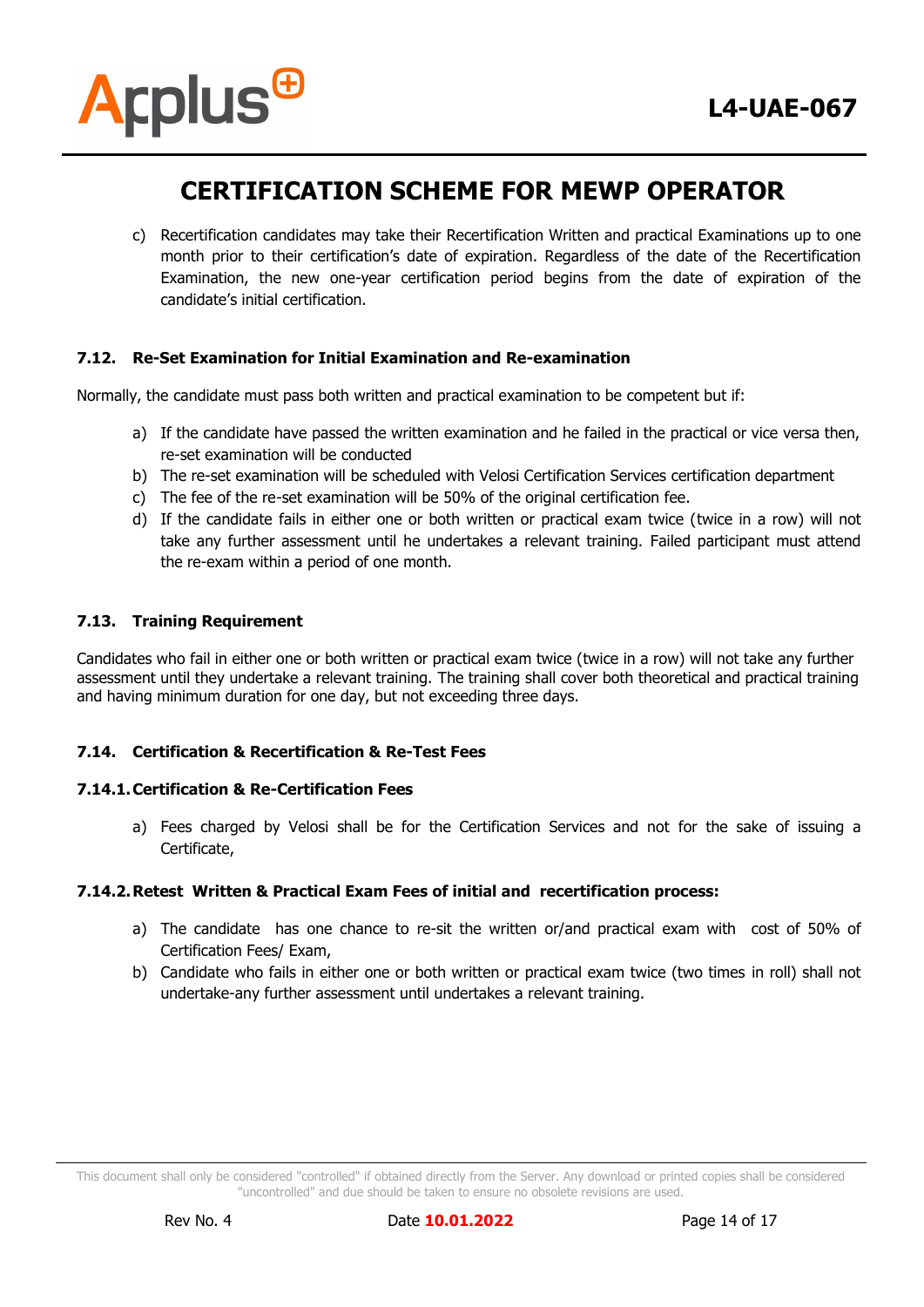#### **7.14.3.Other Fees:**

**Arplus<sup>®</sup>** 

a) Certified operators will receive a certificate and laminated photo ID card at no cost when they certify for the first time and when they complete the requirements for recertification, an additional payment will be charged if a candidate needs a replacement certification card.

#### **7.15. Rescheduling & Cancellations by the Candidate**

- a) Should a candidate be unable to sit for the examination after his registration, Velosi Certification Services must receive notification in writing no later than Two Working Days prior to the examination date. Candidate fees will be returned back, unless he wants to reschedule other one.
- b) Candidate who wishes to reschedule his examination must notify Velosi Certification Services and submit the necessary documentation to Certification Administration Personnel by the deadline for the rescheduled test date.
- c) Candidates withdrawing or cancelling after the deadline of not sitting for the Exam, Velosi Certification Services will forfeit all application fees and those will NOT receive a refund if the withdrawing or cancelling is done without prior notification of two days before the deadline or if this cancelation is done by the certification scheme committee as results of revocation,

#### **7.15.1.Emergency Cancellations of Assessment**

- a) In case the client or candidate has an emergency, Situation, only the following situations- will be accepted as grounds for emergency cancellations or withdrawals:
	- Candidate illness supporting documentation required: doctor's note
	- Family death supporting documentation required: death certificate or obituary notice
	- Requests for medical or withdrawals are handled Velosi Certification Services upon submission of a Letter describing the situation. Full name, address and ID number must be included along with the scheduled test date, site number and supporting documentation indicated above.

#### **7.16. Surveillance Methods and Criteria (if applicable)**

Since the certification period cycle is one year so the surveillance methods is not applicable unless is requested by the client, at that time the criteria of initial certification process will apply.

#### **7.17. Suspending, Withdrawing or Reducing the Scope of Certification by Velosi Certification Services**

- a) Velosi Certification Services has its policy and documented procedure for suspension or withdrawal of the certification, or reduction of the scope of certification.
- b) Failure to resolve the issues that have resulted in the suspension, in a time established by Velosi Certification Services shall result in withdrawal of the certification or reduction of the scope of certification,

This document shall only be considered "controlled" if obtained directly from the Server. Any download or printed copies shall be considered "uncontrolled" and due should be taken to ensure no obsolete revisions are used.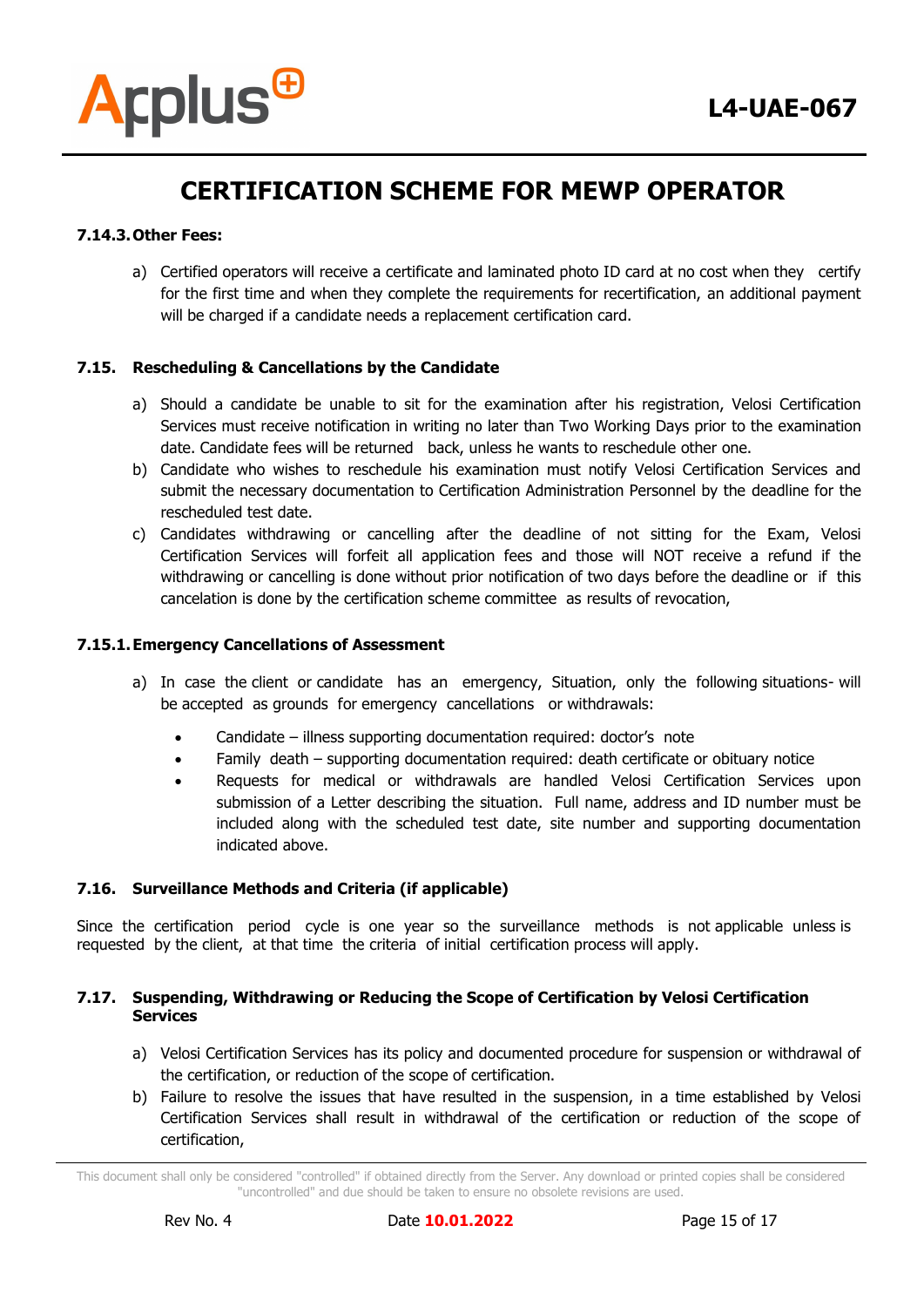

- c) Velosi Certification Services shall have enforceable arrangements with the certified person to ensure that, in the event of suspension of certification, the certified person refrains from further promotion of the certification while it is suspended.
- d) Velosi Certification Services shall have enforceable arrangements with the certified person to ensure that, in the event of withdrawal of certification, the certified person refrains from use of all references to a certified status.

#### **7.18. Revocation of Certification Process**

- a) Filing for-revocation are based on the following:
	- Any misrepresentation or fabrication of documents submitted to Velosi Certification Services in regards to the Operation Certification Scheme,
	- Lack/expiration of a physical examination and or failed substance abuse test, as required in the Operation Certification Scheme,
	- Any documented recordable MEWP accident, incident that is submitted to the Certification Scheme Committee where MEWP Operators error is determined to be the cause of the accident, incident
	- Certified operators are required to notify Velosi Certification Services of a documented, recordable MEWP accident within 48 hours of the accident.
	- Failure to do so will result in revocation of certification without appeal.
	- Certified operators should submit the "Incident Report".
- b) Velosi Certification Services may, at its discretion, revoke or rescind certification if the Operator was not qualified to receive the certificate at the time it was issued; even if the certificate was issued as a result of a mistake on the part of Velosi Certification Services. It may also revoke or suspend certification or participation in the certification process if
	- The Operator fails to maintain moral, ethical or professional behaviour satisfactory to Velosi Certification Services or engages in misconduct that adversely affects professional competence or integrity;
	- The Operator made any material misstatement of fact or omission of fact to Velosi Certification Services in connection with application or to any third party concerning the Operator's certification status

#### **7.19. Candidates Requesting Testing Accommodations:**

- a) Arrangements for persons with special needs will be provided upon request if these needs will not prevent the certified persons to fulfil the requirements of MEWP operation.
- b) Professional documentation in support of a request for accommodation must be submitted to Velosi Certification Services no later than one week-prior to the scheduled test date.

This document shall only be considered "controlled" if obtained directly from the Server. Any download or printed copies shall be considered "uncontrolled" and due should be taken to ensure no obsolete revisions are used.